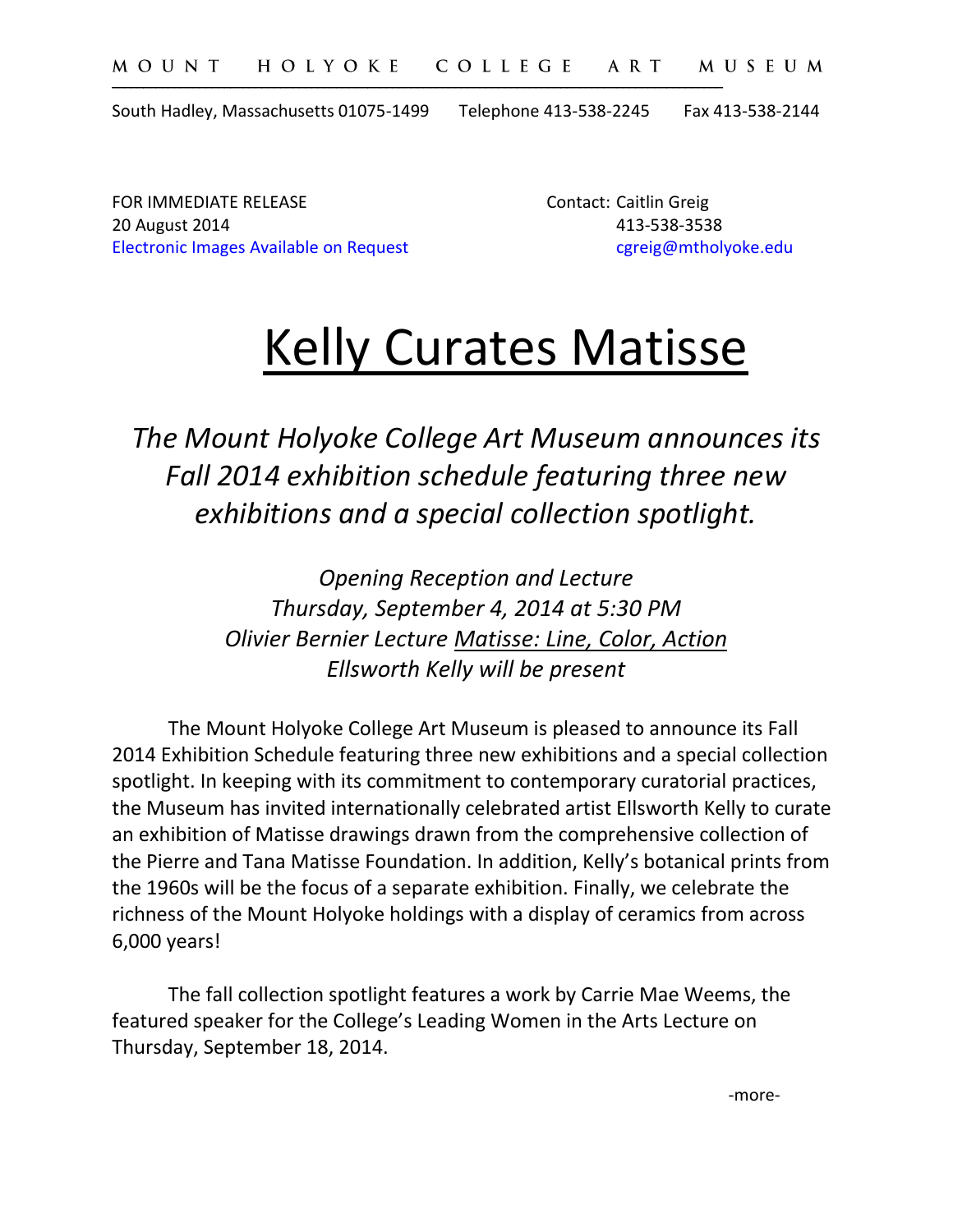\_\_\_\_\_\_\_\_\_\_\_\_\_\_\_\_\_\_\_\_\_\_\_\_\_\_\_\_\_\_\_\_\_\_\_\_\_\_\_\_\_\_\_\_\_\_\_\_\_\_\_\_\_\_\_\_\_\_\_\_\_\_\_\_\_\_\_\_\_\_\_\_\_\_\_\_\_\_\_\_\_\_\_\_\_\_\_\_\_\_\_\_\_\_\_\_\_\_

South Hadley, Massachusetts 01075-1499 Telephone 413-538-2245 Fax 413-538-2144

\*\*\*\*\*\*\*\*

# *Matisse Drawings: Curated by Ellsworth Kelly from the Pierre and Tana Matisse Foundation 30 August – 14 December 2014*

"I often say, he can't make a mark without it being a Matisse. I mean a single mark." -Ellsworth Kelly

Henri Matisse drew constantly throughout his life (1869-1954) and his direct, elegant draftsmanship has become a hallmark of 20<sup>th</sup>-century modern art. His particular gift was an economy of line. A seemingly simple curve could simultaneously define a shoulder, establish its place in relation to the picture plane, suggest its volume, outline the shape of the upper torso, and lend an emotional tenor to the sitter. His lines are complex descriptive instruments that at first glance appear understated. A majority of what Matisse communicates with his drawings he achieves through implication rather than replication. This exhibition represents a wide variety of his work from sketches to finished drawings and covers most of his career, spanning the period 1900 to 1950.

The works on view also illuminate a special kinship between Matisse and internationally renowned contemporary artist Ellsworth Kelly who curated the exhibition. The drawings of both artists are characterized by a rare certainty, fluidity, and circumspection. In this, they share a dominant position in the history of drawing in the modern era and beyond. There are critical differences in their work (please see Kelly's "botanicals" in the next gallery). Kelly's affinity for Matisse is not based on influence, but rather inspiration. As he recently explained, "Picasso made me want to paint, but Matisse made me want to draw." In this exhibition, we are invited to share his great enthusiasm for the French master's work.

*Matisse Drawings* includes 45 drawings from the collection of the Pierre and Tana Matisse Foundation Collection. Ellsworth Kelly selected the works on display—ranging from quick sketches to finished drawings—and designed the installation.

-more-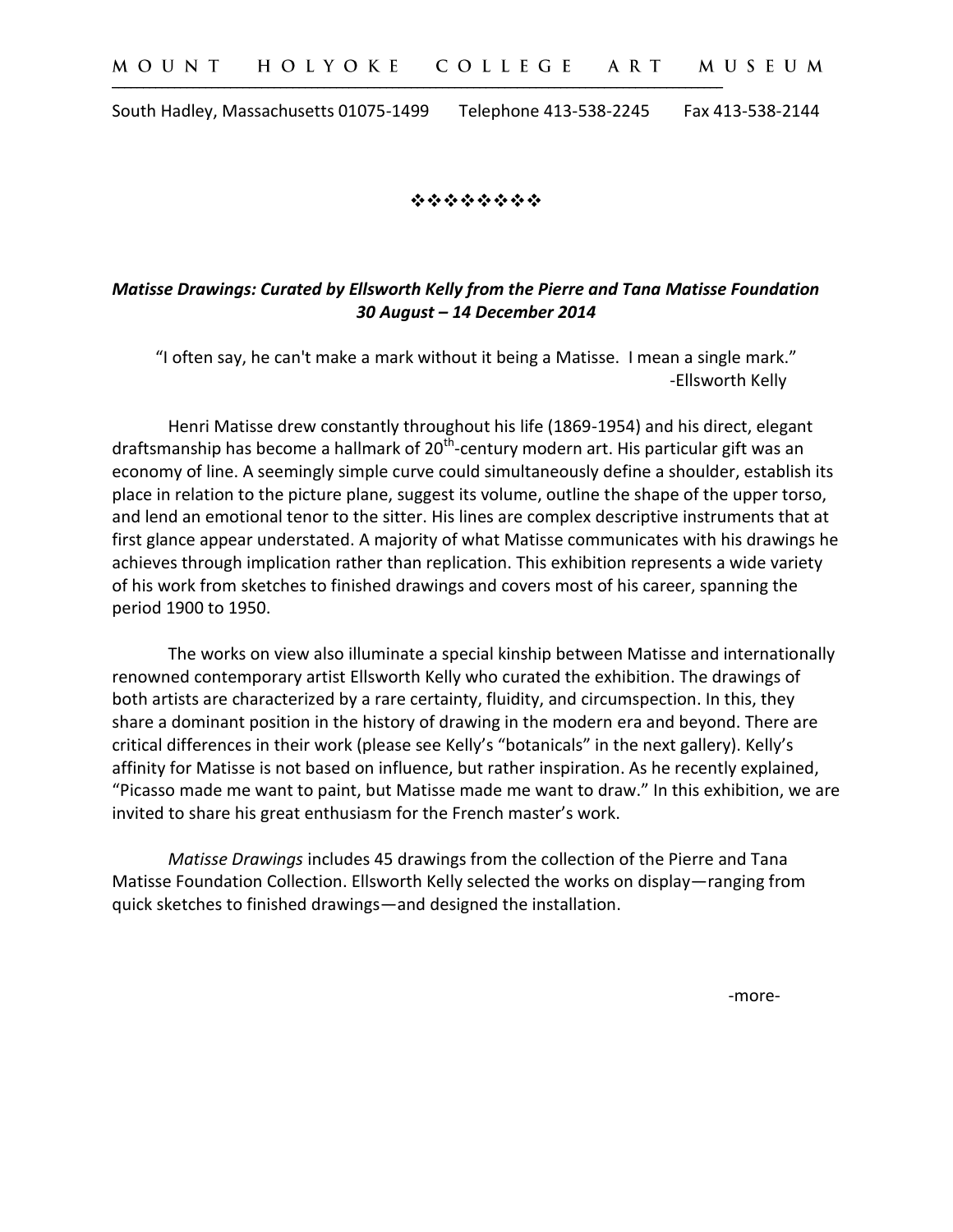\_\_\_\_\_\_\_\_\_\_\_\_\_\_\_\_\_\_\_\_\_\_\_\_\_\_\_\_\_\_\_\_\_\_\_\_\_\_\_\_\_\_\_\_\_\_\_\_\_\_\_\_\_\_\_\_\_\_\_\_\_\_\_\_\_\_\_\_\_\_\_\_\_\_\_\_\_\_\_\_\_\_\_\_\_\_\_\_\_\_\_\_\_\_\_\_\_\_

South Hadley, Massachusetts 01075-1499 Telephone 413-538-2245 Fax 413-538-2144

\*\*\*\*\*\*\*\*

## *Plant Lithographs by Ellsworth Kelly, 1964–1966 30 August – 14 December 2014*

World-renowned American painter and sculptor Ellsworth Kelly created his first abstract painting in 1949, setting the stage for a career devoted to exploring minimalism and color work. His installation of Matisse drawings in the adjacent gallery demonstrates his calculated aesthetic even as a curator. But a more lyrical side of Kelly is apparent in a body of botanical drawings created over the last four decades—a bridge between his figurative work and abstraction.

*Plant Lithographs by Ellsworth Kelly, 1964–1966* represents a selection of prints from the artist's first lithographic botanical suite. Drawn from the 28-image series, the exhibition ranges from flowering plants to succulent citrus fruits, reflecting the summers Kelly spent in southern France during 1964 and 1965. Although Matisse and Kelly never met in person, their depictions of plant subjects naturally converse. Where Matisse celebrates their vitality through exuberant lines, Kelly distills his observations down to concise, concentrated forms.

Kelly's seemingly effortless botanicals are generally created in mere minutes, and yet they are the result of acute study and practice. As the artist reflects, "You must not copy nature. You must let nature instruct you and then let the eye and the hand collaborate." Devoid of color and detail, Kelly's prints are a masterful synthesis of observation, translation, and execution, capturing the tangible object in its purest form.

#### \*\*\*\*\*\*\*\*

### *The Potter's Tale: Contextualizing 6,000 Years of Ceramics 30 August 2014 – 31 May 2015*

Through innovation and exchange, vessels made of clay have contributed to the lives of people all across the economic spectrum, through time, and across the world. This exhibition highlights the ceramic collection of the Mount Holyoke College Art Museum, which spans five continents and six thousand years. The show explores common themes of decoration and form, examines the exchange of ideas and objects across cultures—particularly between China and the West—and highlights the beauty and craftsmanship displayed in ceramic works of art. Dating from antiquity to the  $21<sup>st</sup>$  century, the exhibition includes many objects on view for the first time, exciting new acquisitions, and a few significant loans that facilitate captivating dialogues around and about pottery and porcelain.

-more-